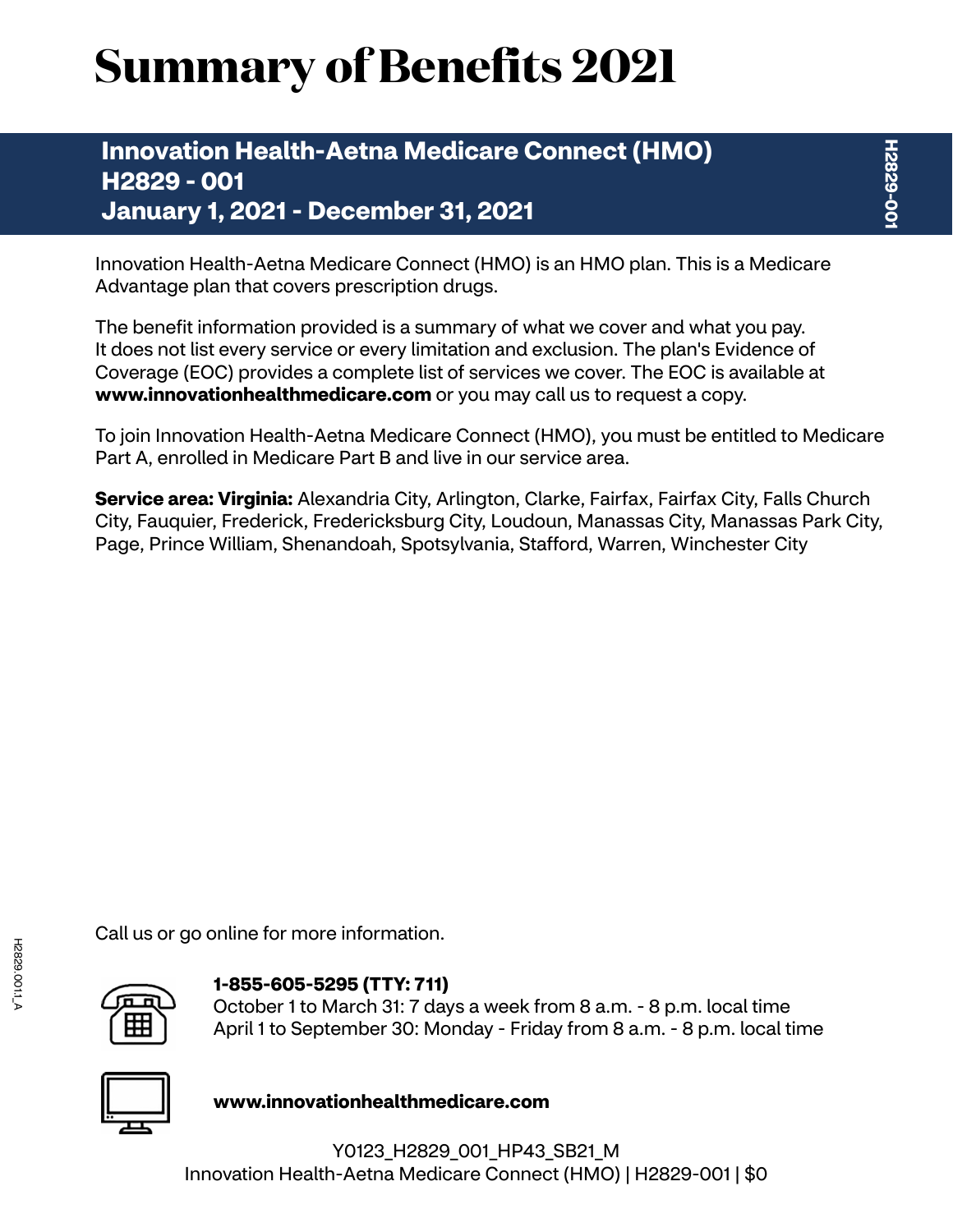## **Compare our plan to Medicare**

To learn more about the coverage and costs of Original Medicare, look in your "Medicare & You" handbook. View it online at<www.medicare.gov>or get a copy by calling 1-800-MEDICARE (1-800-633-4227), 24 hours a day, 7 days a week. TTY users should call 1-877-486-2048.

#### **What you should know**

- **Primary Care Physician (PCP):** A PCP is important for receiving care and this plan requires you to select a PCP. When you enroll, we'll ask who your PCP is. If you don't tell us, we'll assign one to you. You can always change the PCP by calling us.
- **Referrals:** Innovation Health-Aetna Medicare Connect (HMO) doesn't require a referral from a PCP to see a specialist. Keep in mind, some providers may require a recommendation or treatment plan from your doctor in order to see you.
- **Prior authorizations:** Your doctor will work with us to get approval before you receive certain services or drugs. Benefits that may require a prior authorization are listed with an asterisk (**\***) in the benefits grid.

| <b>Plan costs &amp; information</b>             | <b>In-network</b>                                                                                                                                                                                                                                                                    |
|-------------------------------------------------|--------------------------------------------------------------------------------------------------------------------------------------------------------------------------------------------------------------------------------------------------------------------------------------|
| Monthly plan premium                            | \$0                                                                                                                                                                                                                                                                                  |
|                                                 | You must continue to pay your Medicare Part B premium.                                                                                                                                                                                                                               |
| Plan deductible                                 | \$0                                                                                                                                                                                                                                                                                  |
| Maximum out-of-pocket                           | \$7,550                                                                                                                                                                                                                                                                              |
| amount (does not include<br>prescription drugs) | The most you pay for copays, coinsurance, and other costs for<br>medical services for the year. Once you reach the maximum<br>out-of-pocket, our plan pays 100% of covered medical<br>services. Your premium and prescription drugs don't count<br>toward the maximum out-of-pocket. |

You can find more details on each benefit listed below in the Evidence of Coverage (EOC).

| <b>Primary benefits</b>                     | <b>Your costs for in-network care</b>                                                  |
|---------------------------------------------|----------------------------------------------------------------------------------------|
| Hospital coverage*                          |                                                                                        |
| Inpatient hospital<br>coverage              | \$315 per day, days 1-7; \$0 per day, days 8-90<br>You pay \$0 for days 91 and beyond. |
|                                             | Our plan covers an unlimited number of days.                                           |
| Outpatient hospital<br>observation services | \$325                                                                                  |
| Outpatient hospital<br>services             | \$325                                                                                  |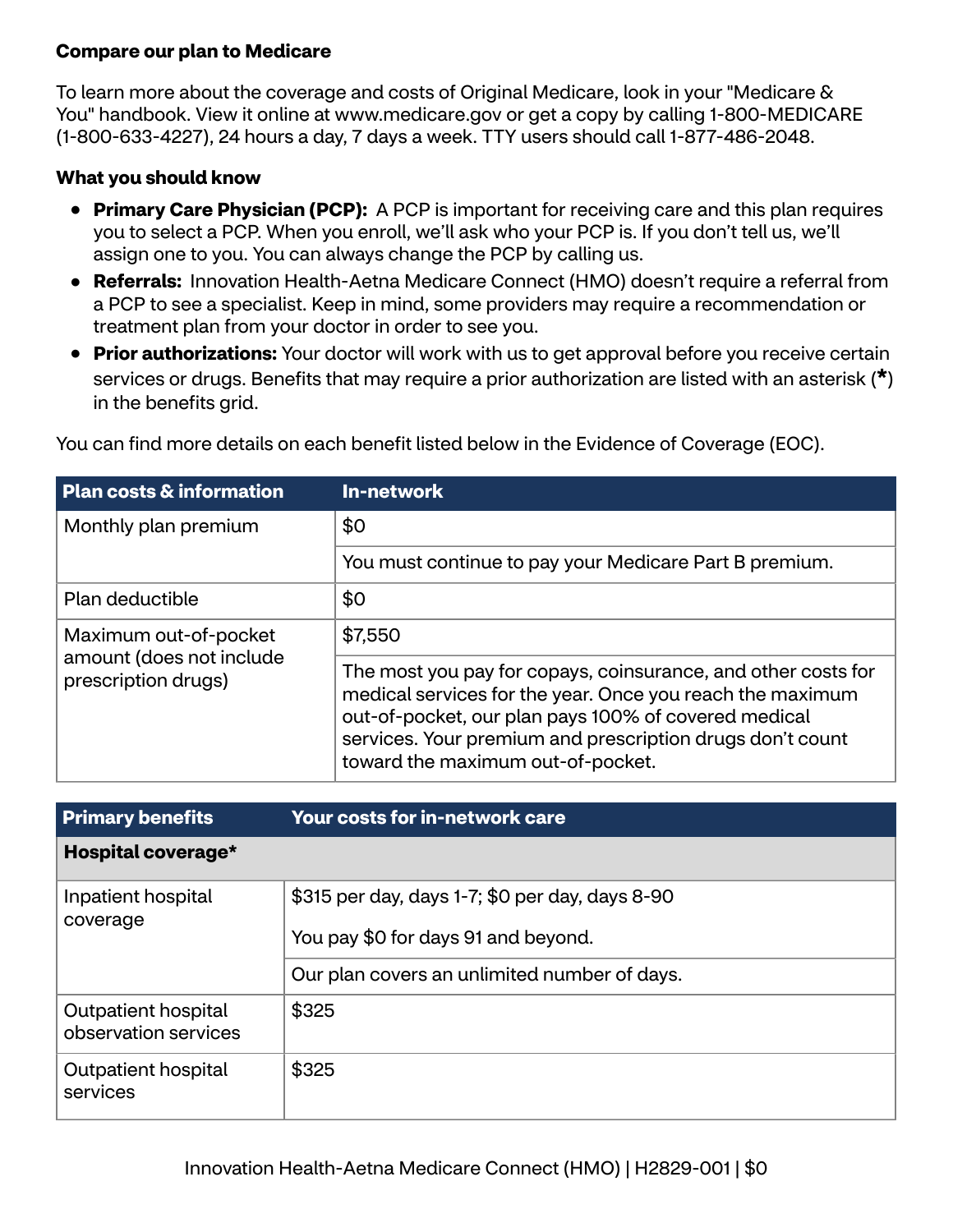| <b>Primary benefits</b>                       | <b>Your costs for in-network care</b>                                                                                                                                                                                                                                                                                                     |                                                                                                                                                                                                                                                                                                                                              |                                                                                                                                                                                                                                                                                                                              |
|-----------------------------------------------|-------------------------------------------------------------------------------------------------------------------------------------------------------------------------------------------------------------------------------------------------------------------------------------------------------------------------------------------|----------------------------------------------------------------------------------------------------------------------------------------------------------------------------------------------------------------------------------------------------------------------------------------------------------------------------------------------|------------------------------------------------------------------------------------------------------------------------------------------------------------------------------------------------------------------------------------------------------------------------------------------------------------------------------|
| Ambulatory surgical<br>center                 | \$325                                                                                                                                                                                                                                                                                                                                     |                                                                                                                                                                                                                                                                                                                                              |                                                                                                                                                                                                                                                                                                                              |
| <b>Doctor visits</b>                          |                                                                                                                                                                                                                                                                                                                                           |                                                                                                                                                                                                                                                                                                                                              |                                                                                                                                                                                                                                                                                                                              |
| Primary care physician<br>(PCP)               | $$0 - $35$                                                                                                                                                                                                                                                                                                                                |                                                                                                                                                                                                                                                                                                                                              |                                                                                                                                                                                                                                                                                                                              |
|                                               | Lower cost sharing: for Preferred Provider<br>Higher cost sharing: for Standard Provider                                                                                                                                                                                                                                                  |                                                                                                                                                                                                                                                                                                                                              |                                                                                                                                                                                                                                                                                                                              |
| <b>Specialists</b>                            | $$35 - $50$                                                                                                                                                                                                                                                                                                                               |                                                                                                                                                                                                                                                                                                                                              |                                                                                                                                                                                                                                                                                                                              |
|                                               | Lower cost sharing: for Preferred Provider<br>Higher cost sharing: for Standard Provider                                                                                                                                                                                                                                                  |                                                                                                                                                                                                                                                                                                                                              |                                                                                                                                                                                                                                                                                                                              |
| Preventive care                               | \$0                                                                                                                                                                                                                                                                                                                                       |                                                                                                                                                                                                                                                                                                                                              |                                                                                                                                                                                                                                                                                                                              |
|                                               | Preventive care<br>includes:<br>*Abdominal<br>aortic aneurysm<br>screenings<br>* Alcohol misuse<br>screenings &<br>counseling<br>*Bone mass<br>measurements<br>*Breast cancer<br>screening:<br>mammogram<br>*Cardiovascular<br>disease<br>screenings<br>*Cardiovascular<br>behavior therapy<br>Cervical &<br>vaginal cancer<br>screenings | <b>Colorectal</b><br>cancer<br>screenings<br>(colonoscopy,<br>fecal occult<br>blood test,<br>flexible<br>sigmoidoscopy)<br>*Depression<br>screenings<br>*Diabetes<br>screenings<br><b>*HBV</b> infection<br>screening<br>*Hepatitis C<br>screening tests<br>*HIV screenings<br>*Lung cancer<br>screenings<br>* Nutrition therapy<br>services | * Obesity behavior<br>therapy<br>*Prostate cancer<br>screenings (PSA)<br><b>Sexually</b><br>transmitted<br>infections<br>screenings &<br>counseling<br>*Tobacco use<br>cessation<br>counseling<br>Vaccines: flu,<br>hepatitis B,<br>pneumococcal<br>*Welcome to<br>Medicare<br>preventive visit<br>*Yearly wellness<br>visit |
| <b>Emergency &amp; urgent care</b>            |                                                                                                                                                                                                                                                                                                                                           |                                                                                                                                                                                                                                                                                                                                              |                                                                                                                                                                                                                                                                                                                              |
| Emergency care in the<br><b>United States</b> | \$90                                                                                                                                                                                                                                                                                                                                      |                                                                                                                                                                                                                                                                                                                                              |                                                                                                                                                                                                                                                                                                                              |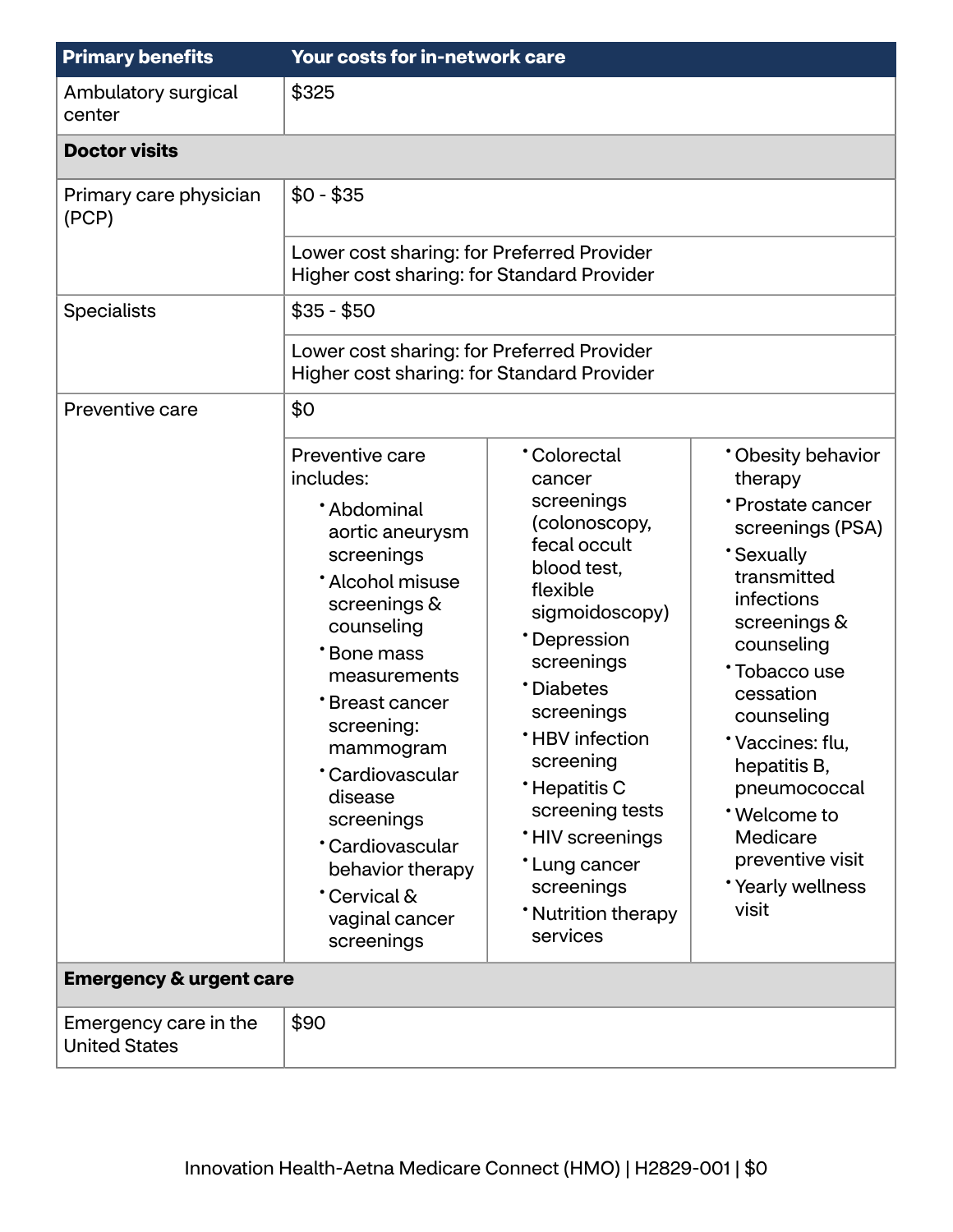| <b>Primary benefits</b>                                   | <b>Your costs for in-network care</b>                                                                                                                                                              |  |
|-----------------------------------------------------------|----------------------------------------------------------------------------------------------------------------------------------------------------------------------------------------------------|--|
| Urgently needed care in<br>the United States              | $$0 - $65$                                                                                                                                                                                         |  |
|                                                           | Lower cost sharing: for services provided by your primary care<br>physician in their office<br>Higher cost sharing: for services performed by a provider other than<br>your primary care physician |  |
| Emergency & urgently<br>needed care worldwide             | Emergency care: \$90<br>Urgently needed care: \$90<br>Ambulance: \$275                                                                                                                             |  |
| Diagnostic testing*                                       |                                                                                                                                                                                                    |  |
| Diagnostic radiology<br>(e.g. MRI & CT scans)             | \$300                                                                                                                                                                                              |  |
| Lab services                                              | $$0 - $20$                                                                                                                                                                                         |  |
|                                                           | Lower cost sharing: for Hemoglobin A1c, Prothrombin (Protime), and<br>urine Albumin<br>Higher cost sharing: for all other covered lab services                                                     |  |
| Diagnostic tests &<br>procedures                          | \$50                                                                                                                                                                                               |  |
| Outpatient x-rays                                         | \$50                                                                                                                                                                                               |  |
| Hearing, dental, & vision                                 |                                                                                                                                                                                                    |  |
| Medicare.                                                 | For benefits that offer a reimbursement, you can see any licensed provider who is eligible under                                                                                                   |  |
| Diagnostic hearing<br>exam                                | \$50                                                                                                                                                                                               |  |
| Routine hearing exam                                      | \$0                                                                                                                                                                                                |  |
|                                                           | We cover one exam every year.                                                                                                                                                                      |  |
| Hearing aids                                              | See the Optional Supplemental Benefits section for more information.                                                                                                                               |  |
| <b>Dental services</b>                                    | See Optional Supplemental Benefits section                                                                                                                                                         |  |
| Glaucoma screening                                        | \$0                                                                                                                                                                                                |  |
| Diagnostic eye exams<br>(including diabetic eye<br>exams) | $$0 - $50$                                                                                                                                                                                         |  |
|                                                           | Lower cost sharing: for first diabetic eye exam<br>Higher cost sharing: for all other eye exams                                                                                                    |  |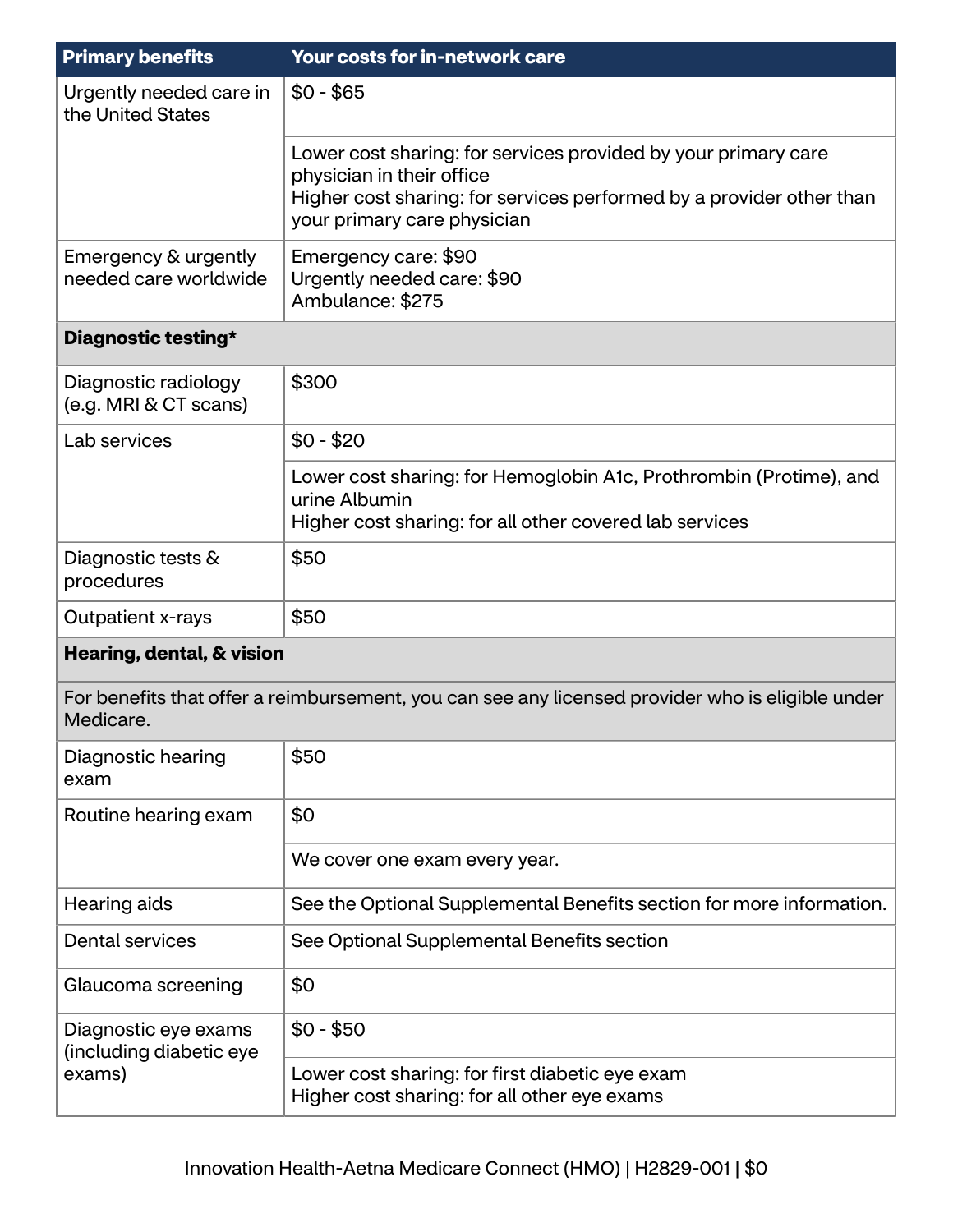| <b>Primary benefits</b>                             | Your costs for in-network care                                       |  |
|-----------------------------------------------------|----------------------------------------------------------------------|--|
| Routine eye exam                                    | \$0                                                                  |  |
|                                                     | We cover one exam every year.                                        |  |
| Contacts and<br>eyeglasses                          | See the Optional Supplemental Benefits section for more information. |  |
| Mental health services*                             |                                                                      |  |
| Inpatient psychiatric<br>stay                       | \$318 per day, days 1-5; \$0 per day, days 6-90                      |  |
| Outpatient mental<br>health therapy<br>(individual) | \$40                                                                 |  |
| Outpatient psychiatric<br>therapy (individual)      | \$40                                                                 |  |
| <b>Skilled nursing*</b>                             |                                                                      |  |
| Skilled nursing facility<br>(SNF)                   | \$0 per day, days 1-20; \$184 per day, days 21-100                   |  |
|                                                     | Our plan covers up to 100 days per benefit period.                   |  |
| Therapy*                                            |                                                                      |  |
| Physical and speech<br>therapy                      | \$40                                                                 |  |
| <b>Ambulance &amp; routine transportation</b>       |                                                                      |  |
| Ground ambulance<br>(one-way trip)                  | \$275                                                                |  |
| Air ambulance*<br>(one-way trip)                    | 20%                                                                  |  |
| Routine transportation<br>(non-emergency)           | <b>Not Covered</b>                                                   |  |
| <b>Medicare Part B drugs*</b>                       |                                                                      |  |
| Chemotherapy drugs                                  | 20%                                                                  |  |
| Other Part B drugs                                  | 20%                                                                  |  |

**\*** Prior authorization may be required for these benefits. See the EOC for details.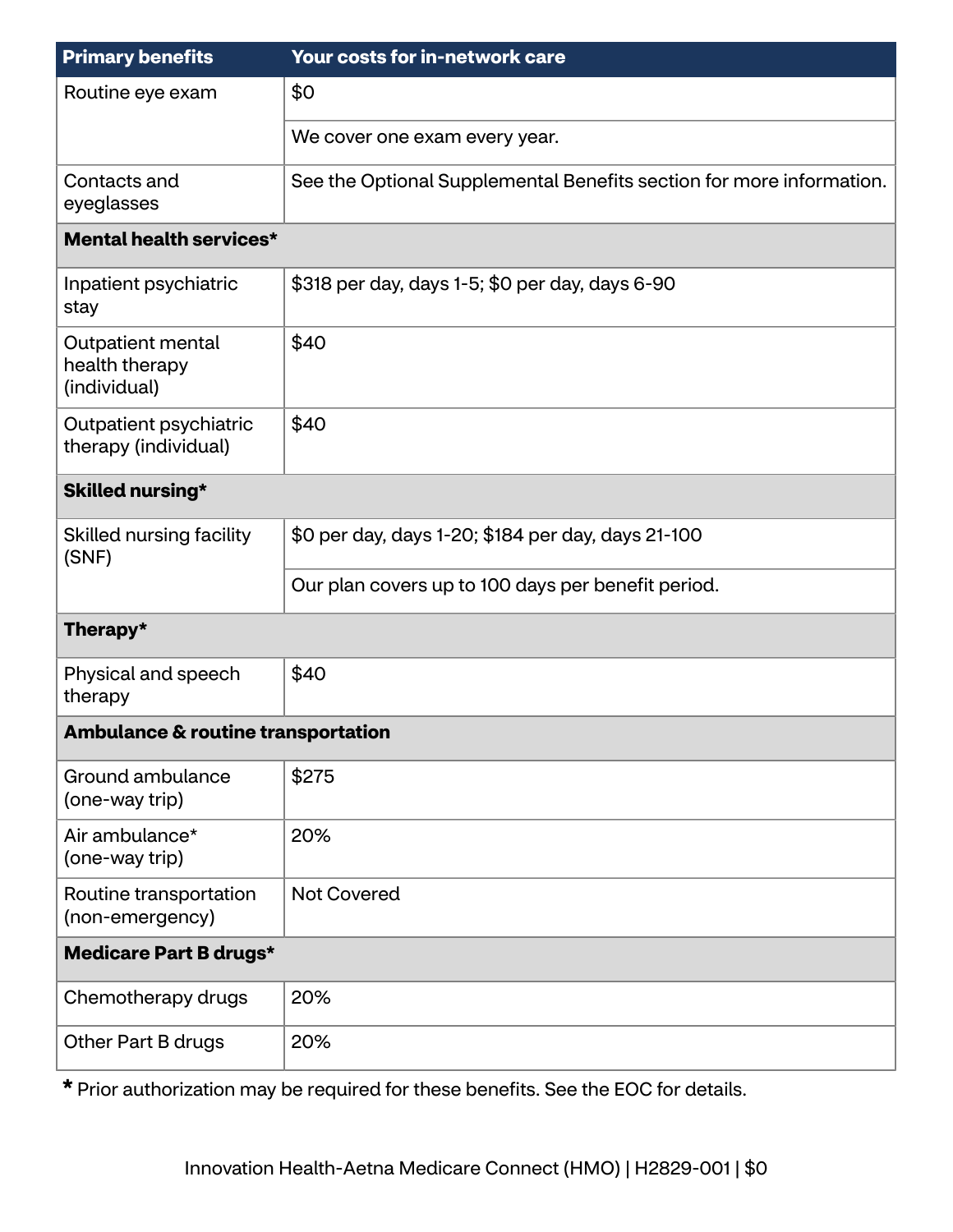| <b>Prescription drugs</b> (Your costs may be lower if you qualify for Extra Help)             |                                                                        |  |
|-----------------------------------------------------------------------------------------------|------------------------------------------------------------------------|--|
| <b>Formulary name</b>                                                                         | B2_IH (You can use this when referencing our list of covered<br>drugs) |  |
| <b>Stage 1: Deductible</b><br>You pay the full cost of drugs until you reach your deductible. |                                                                        |  |
| The deductible applies to<br>drugs on Tiers 3, 4 and 5.                                       | \$200                                                                  |  |

#### **Stage 2: Initial coverage**

You pay the costs below until your total drug costs reach \$4,130. You pay the copay listed below or the cost of the drug, whichever is lower. These cost shares may also apply to Home Infusion drugs when obtained through your Part D benefit. For Long Term Care, you'll get a 31 day supply and pay the Standard cost-share.

|                                  | 30-day supply<br>through Retail or Mail |                 | 90-day supply<br>through Retail or Mail |                 |
|----------------------------------|-----------------------------------------|-----------------|-----------------------------------------|-----------------|
|                                  | <b>Preferred</b>                        | <b>Standard</b> | <b>Preferred</b>                        | <b>Standard</b> |
| <b>Tier 1: Preferred Generic</b> | \$0                                     | \$15            | \$0                                     | \$45            |
| Tier 2: Generic                  | \$10                                    | \$20            | \$25                                    | \$60            |
| Tier 3: Preferred Brand          | \$47                                    | \$47            | \$141                                   | \$141           |
| Tier 4: Non-Preferred Drug       | \$100                                   | \$100           | \$300                                   | \$300           |
| Tier 5: Specialty                | 29%                                     | 29%             | N/A                                     | N/A             |

#### **Stage 3: Coverage gap**

Our plan offers some coverage in this stage. The coverage gap lasts until your out-of-pocket drug costs reach \$6,550.

|                                  | 30-day supply                       |      |
|----------------------------------|-------------------------------------|------|
|                                  | <b>Preferred</b><br><b>Standard</b> |      |
| <b>Tier 1: Preferred Generic</b> | \$0                                 | \$15 |
| Tier 2: Generic                  | \$10                                | \$20 |
| All other Brand Name<br>Drugs    | 25% of the plan's cost              |      |
| All other Generic Drugs          | 25% of the plan's cost              |      |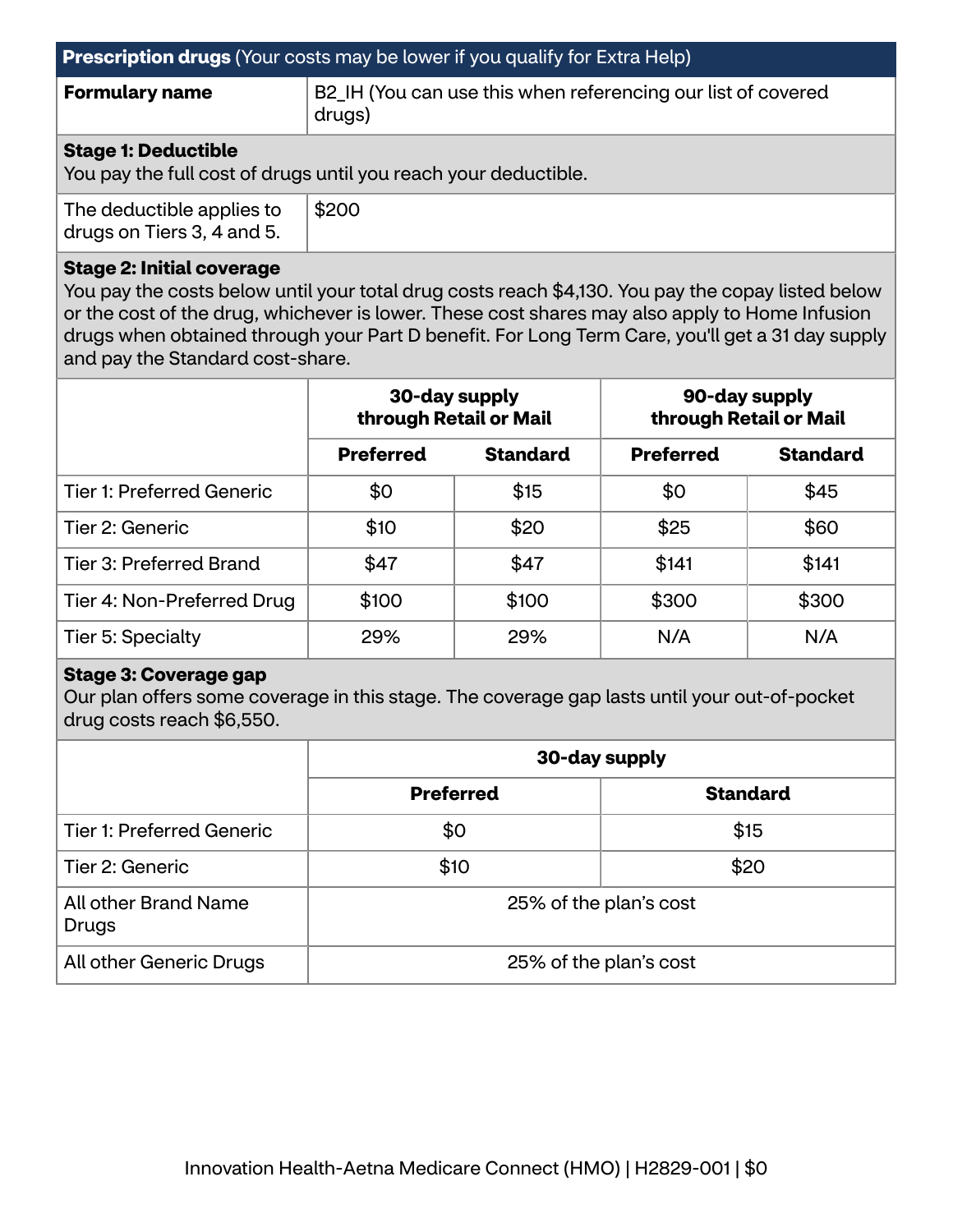# **Prescription drugs** (Your costs may be lower if you qualify for Extra Help)

#### **Stage 4: Catastrophic coverage**

You pay a small cost share for each drug.

| Generic Drugs           | You pay the greater of 5% of the cost of the drug or \$3.70                       |
|-------------------------|-----------------------------------------------------------------------------------|
| <b>Brand Name Drugs</b> | $^\dagger$ You pay the greater of 5% of the cost of the drug or \$9.20 $^\dagger$ |

| <b>Other benefits</b>                                     | <b>Your costs for in-network care</b>                                                                                                          |  |
|-----------------------------------------------------------|------------------------------------------------------------------------------------------------------------------------------------------------|--|
| Equipment, prosthetics, & supplies*                       |                                                                                                                                                |  |
| Diabetic supplies                                         | $0\% - 20\%$                                                                                                                                   |  |
|                                                           | We only cover OneTouch/Lifescan supplies, including test strips,<br>glucose monitors, solutions, lancets and lancing devices for 0%.           |  |
|                                                           | We will only cover other brands with a medical exception. If we<br>approve an exception, non-OneTouch/Lifescan supplies are covered<br>at 20%. |  |
| Durable medical<br>equipment (e.g.<br>wheelchair, oxygen) | 20%                                                                                                                                            |  |
| Prosthetics (e.g. braces,<br>artificial limbs)            | 20%                                                                                                                                            |  |
| Substance abuse*                                          |                                                                                                                                                |  |
| Outpatient substance<br>abuse (Individual<br>therapy)     | \$40                                                                                                                                           |  |

**\*** Prior authorization may be required for these benefits. See the EOC for details.

| <b>Additional benefits</b><br>and services provided<br>by Innovation Health-<br><b>Aetna Medicare</b><br><b>Connect (HMO)</b> | <b>Benefit information</b>                                                                                                                                                           |
|-------------------------------------------------------------------------------------------------------------------------------|--------------------------------------------------------------------------------------------------------------------------------------------------------------------------------------|
| <b>Fitness</b>                                                                                                                | Standard membership at participating SilverSneakers <sup>®</sup> facilities and<br>access to online wellness related tools, planners, newsletters, and<br>classes, at no extra cost. |
|                                                                                                                               | You can get an at-home fitness kit if you don't live near a participating<br>club or prefer to exercise at home.                                                                     |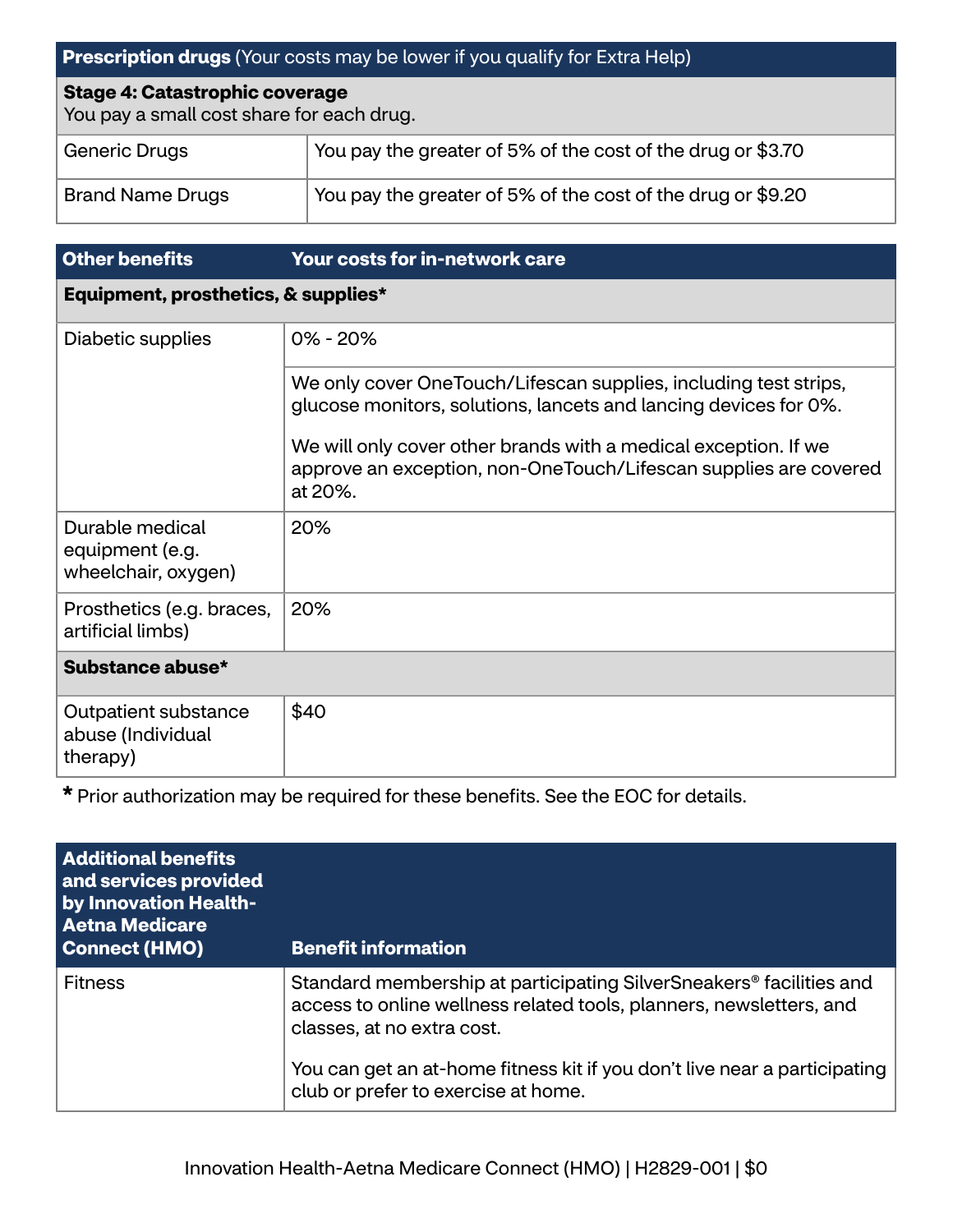| <b>Additional benefits</b><br>and services provided<br>by Innovation Health-<br><b>Aetna Medicare</b> |                                                                                                                                                                                                                  |
|-------------------------------------------------------------------------------------------------------|------------------------------------------------------------------------------------------------------------------------------------------------------------------------------------------------------------------|
| <b>Connect (HMO)</b>                                                                                  | <b>Benefit information</b>                                                                                                                                                                                       |
| Help during a<br><b>COVID-19 Public Health</b><br>Emergency                                           | You'll always pay \$0 for COVID-19 testing, even if the COVID-19 Public<br>Health Emergency ends. Additionally, during a COVID-19 Public<br>Health Emergency we offer these extra services:                      |
|                                                                                                       | \$0 cost share for in-office or telehealth visits with network PCPs<br>Mental health & psychiatric telehealth services with network<br>providers                                                                 |
|                                                                                                       | You may be eligible for a package of supplies, if you've tested<br>positive, to help prevent the spread of COVID-19 and assist with<br>recovery                                                                  |
| Nursing hotline                                                                                       | Speak with a registered nurse 24 hours a day, 7 days a week to<br>discuss medical issues or wellness topics.                                                                                                     |
| Over-the-counter items<br>(OTC)                                                                       | Get over-the-counter health & wellness products by mail or at<br>participating CVS <sup>®</sup> stores.                                                                                                          |
|                                                                                                       | Our plan pays up to a maximum amount of \$45 every three months.                                                                                                                                                 |
|                                                                                                       | CVS will manage your OTC benefit. See the OTC catalog for a list<br>of eligible items. You can find the catalog at www.cvs.com/otchs/<br>myorder.                                                                |
| Resources For Living <sup>®</sup>                                                                     | Resources For Living <sup>®</sup> helps connect you to resources in your<br>community such as senior housing, adult daycare, meal subsidies,<br>community activities, and more.                                  |
| <b>Telehealth</b>                                                                                     | You can receive primary care and urgent care services via a virtual<br>visit for the same cost as an in-person visit.                                                                                            |
|                                                                                                       | Depending on your location, you also have 24/7 access to<br>MinuteClinic <sup>®</sup> Video Visits. Find out if these visits are available in your<br>area at www.cvs.com/minuteclinic/virtual-care/video-visit. |
| <b>Travel network</b>                                                                                 | See an Aetna Medicare participating provider and pay in-network<br>cost-sharing nationwide.                                                                                                                      |
|                                                                                                       | Plan rules continue to apply. Prior authorizations are required for<br>certain services.                                                                                                                         |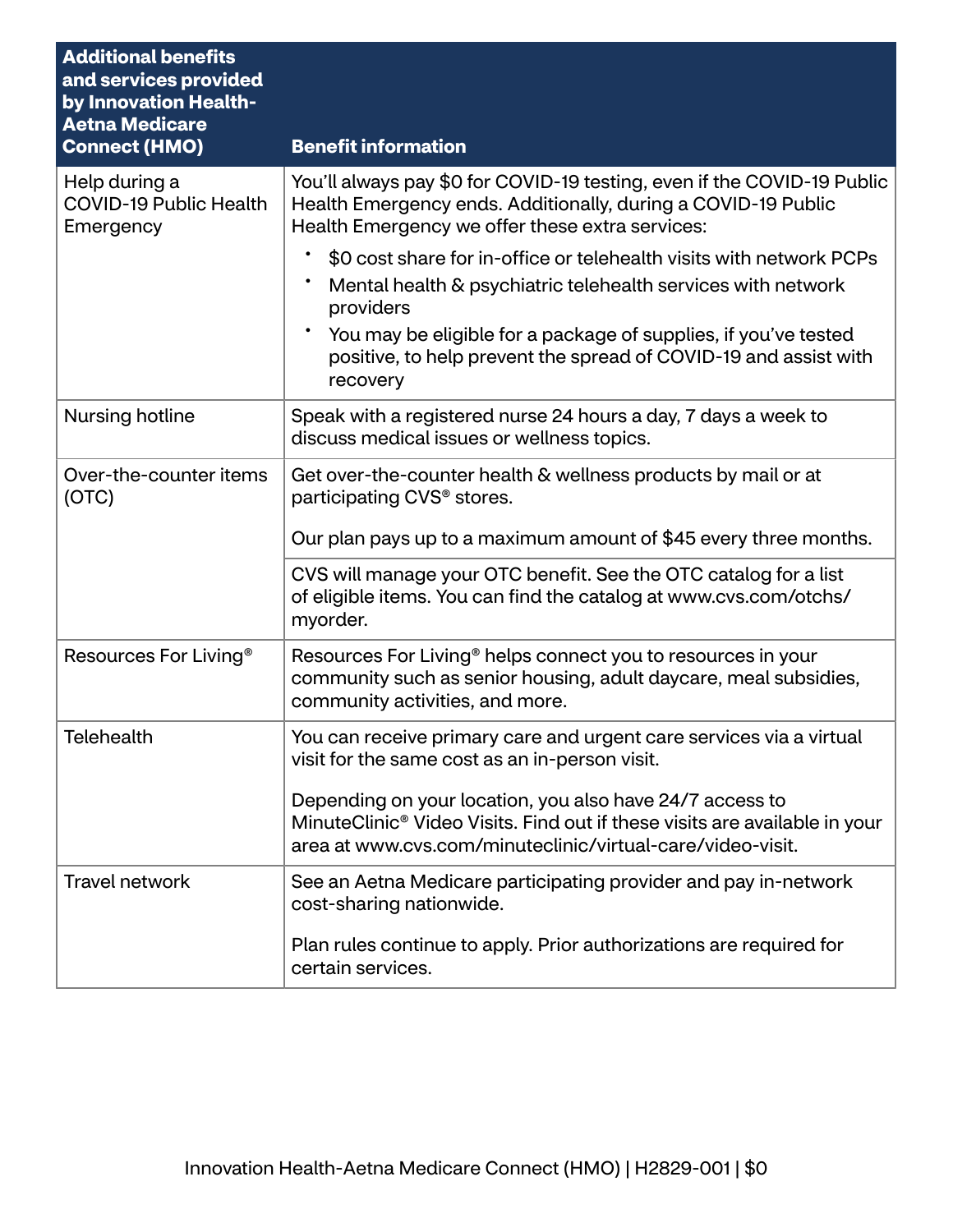This plan offers Optional Supplemental Benefits. If you want these benefits, you must sign up for them when you enroll and pay an additional monthly premium. You can sign up by selecting the option on your application in Section 1.

| <b>Optional supplemental</b><br>benefits                                                                   | Your costs for in-network care                                                                                                                     |
|------------------------------------------------------------------------------------------------------------|----------------------------------------------------------------------------------------------------------------------------------------------------|
| <b>Option 1: Basic Dental Package</b><br><b>Monthly premium: \$24</b>                                      |                                                                                                                                                    |
| <b>Dental services</b>                                                                                     | \$0 for preventive services (e.g. oral exam, x-rays, & cleaning)                                                                                   |
|                                                                                                            | 50% for comprehensive services. Comprehensive services include<br>fillings & extractions.                                                          |
|                                                                                                            | Our plan pays up to a maximum amount of \$1,000 every year. You are<br>responsible for any costs over this amount.                                 |
|                                                                                                            | Aetna Dental will manage your dental benefits. If you choose<br>a provider outside of the network, you may be responsible for<br>additional costs. |
| <b>Option 2: Basic Dental, Hearing and Vision Package</b><br>Monthly premium: \$35.80                      |                                                                                                                                                    |
| <b>Dental services</b>                                                                                     | \$0 for preventive services (e.g. oral exam, x-rays, & cleaning)                                                                                   |
|                                                                                                            | 50% for comprehensive services. Comprehensive services include<br>fillings & extractions.                                                          |
|                                                                                                            | Our plan pays up to a maximum amount of \$1,000 every year. You are<br>responsible for any costs over this amount.                                 |
|                                                                                                            | Aetna Dental will manage your dental benefits. If you choose<br>a provider outside of the network, you may be responsible for<br>additional costs. |
| Contacts and<br>eyeglasses (frames and<br>lenses)                                                          | We'll reimburse you up to \$200 every year.                                                                                                        |
| Hearing aids                                                                                               | We'll reimburse you up to \$1,000 for both ears combined every year.                                                                               |
| Amounts that you spend on optional supplemental benefits do not count toward the maximum<br>out of pocket. |                                                                                                                                                    |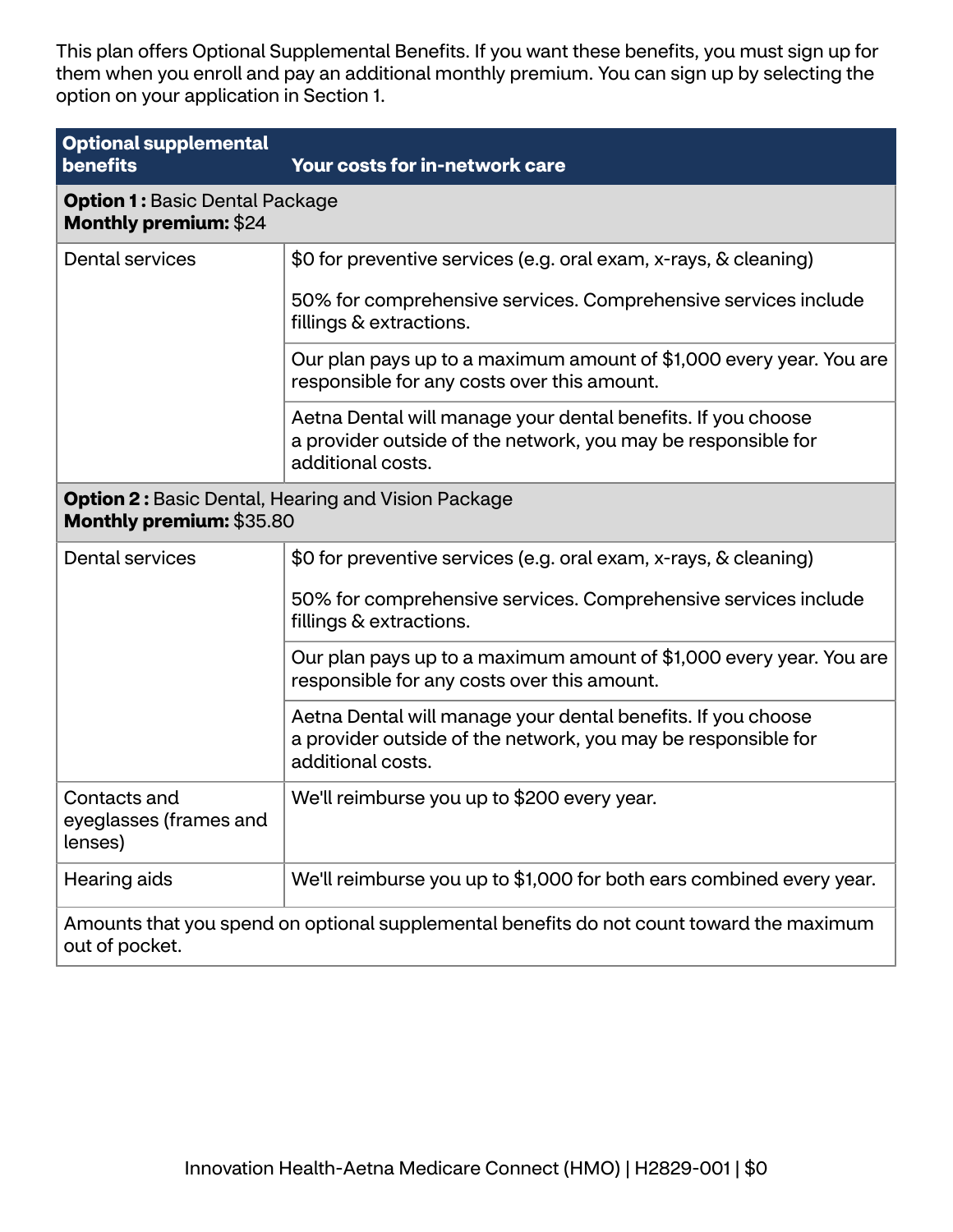# **Pre-enrollment checklist**

Before making an enrollment decision, it is important that you fully understand our benefits and rules. If you have any questions, you can call and speak to a customer service representative at **1-855-605-5295 (TTY: 711)**. From October 1 to March 31, you can call us 7 days a week from 8 a.m. - 8 p.m. local time. From April 1 to September 30, we're here Monday through Friday from 8 a.m. - 8 p.m. local time.

# **Understanding the benefits**

- $\Box$  Review the full list of benefits found in the Evidence of Coverage (EOC), especially those services for which you routinely see a doctor. Visit **<www.innovationhealthmedicare.com>** or call **1-855-605-5295 (TTY: 711)** to view a copy of the EOC.
- $\Box$  Review the provider directory (or ask your doctor) to make sure the doctors you see now are in the network. If they are not listed, it means you will likely have to select a new doctor.
- $\Box$  Review the pharmacy directory to make sure the pharmacy you use for any prescription medicine is in the network. If the pharmacy is not listed, you will likely have to select a new pharmacy for your prescriptions.

## **Understanding important rules**

- $\Box$  You must continue to pay your Medicare Part B premium. This premium is normally taken out of your Social Security check each month.
- Benefits, premiums and/or copayments/co-insurance may change on January 1, 2022.
- $\Box$  Except in emergency or urgent situations, we do not cover services by out-of-network providers (doctors who are not listed in the provider directory).

© 2020 Innovation Health Holdings, LLC. Y0001 NR 0009 21693a 2021 C